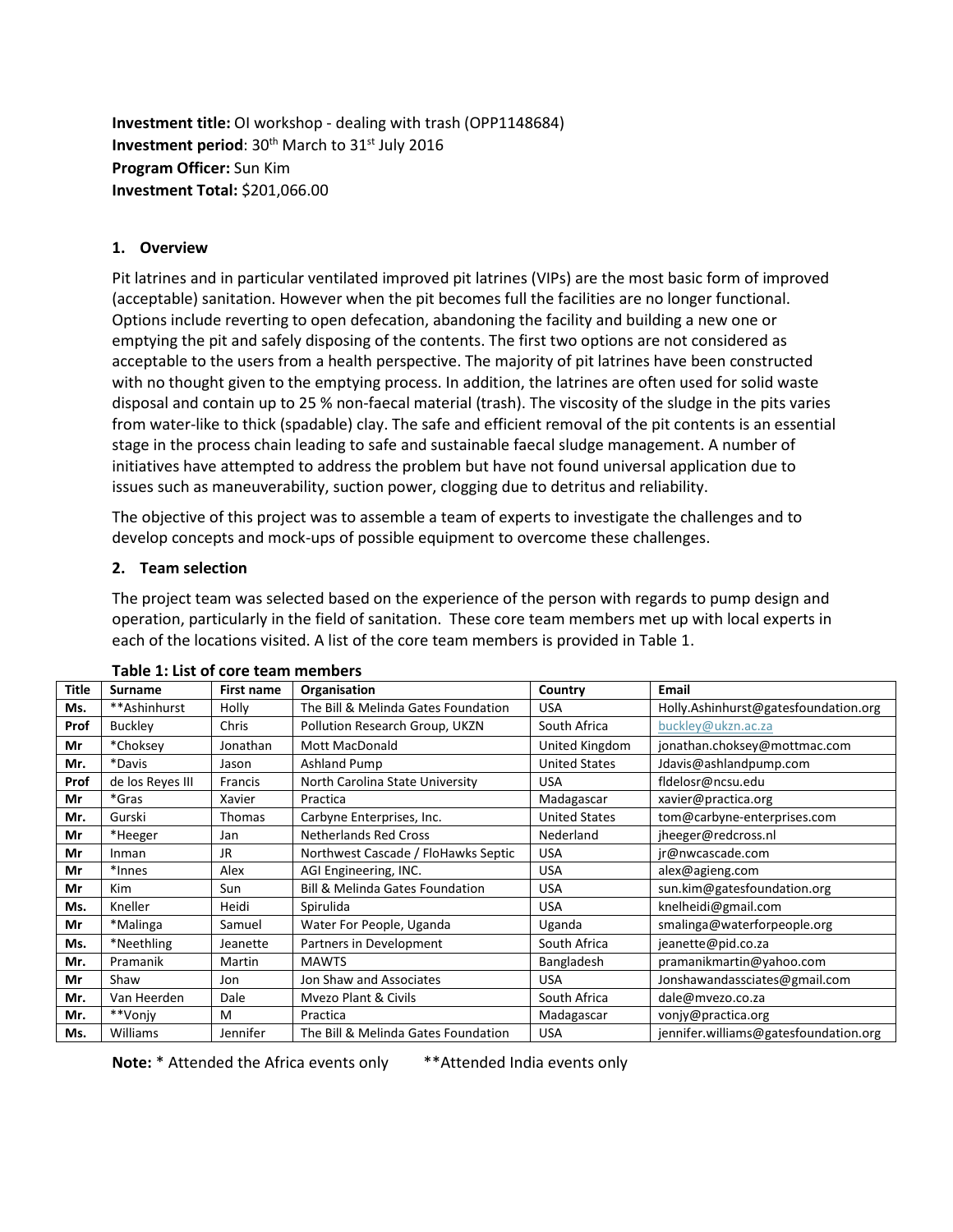### **3. Project approach**

In order to obtain a common understanding of the challenges facing pit emptying contractors, field visits were undertaken to 3 countries in Africa (Zambia, Tanzania and South Africa) prior to the first Workshop in April 2016, and to India (Bangalore and surrounds) prior to the second Workshop in June 2016. Further reports on these events are available from the PRG on request.

#### **3.1 Africa events**

The African field trips and workshops was held from  $18<sup>th</sup>$  to  $29<sup>th</sup>$  April 2016. The core team travelled to Lusaka, Dar es Salaam and Durban to view pit emptying operations in these countries and to meet with local pit emptying contractors and researchers in order to obtain an indication of the challenges in emptying the pits (in particular the presence of trash and the difficulties in obtaining access). During these field visits, the team members were asked to complete observation sheets that were then used to guide discussions. On completion of the field visits, the team were brought together to workshop the outcomes and develop some possible designs for pit emptying devices.

#### **3.2 Indian events**

For the Indian event, the core team members changed slightly with some original members not being able to attend due to other commitments and new members being added. The field trips and workshops were held from the  $12<sup>th</sup>$  to  $19<sup>th</sup>$  June 2016 and were based in Bangalore. All field trips were arranged together with the BORDA organisation, CDD (Consortium for DEWATS Dissemination). Discussions were held with local pit emptying contractors and researchers involved in sanitation issues.

#### **3.3 Workshop facilitation**

The workshops were facilitated by Jon Shaw (Jon Shaw and Associates) and involved a number of steps.

**Step 1:** Defining the problem statement

- **Step 2:** Refining the scope of the project and the inviolates
- **Step 3:** Defining objectives, deliverables and benchmarking opportunities

**Step 4:** Reviewed BMGF OI requirements and their impact to the solution space

**Step 5:** Generating ideas through a number of techniques including general brainstorming, structured group prompts, systematic inventive thinking (SIT), and concept mapping

**Step 6:** Developing a morphological chart to create contextual relationship for the ideas and down-select

**Step 7:** Breaking into sub-teams, each with a different emphasis area to test the feasibility of the solutions and generating a ROM business case

**Step 8:** Performing some simple simulations in the laboratory (Durban only)

**Step 9:** Feasibility analysis and prioritisation of the solutions by the whole team

This process was followed at both the African and Indian events.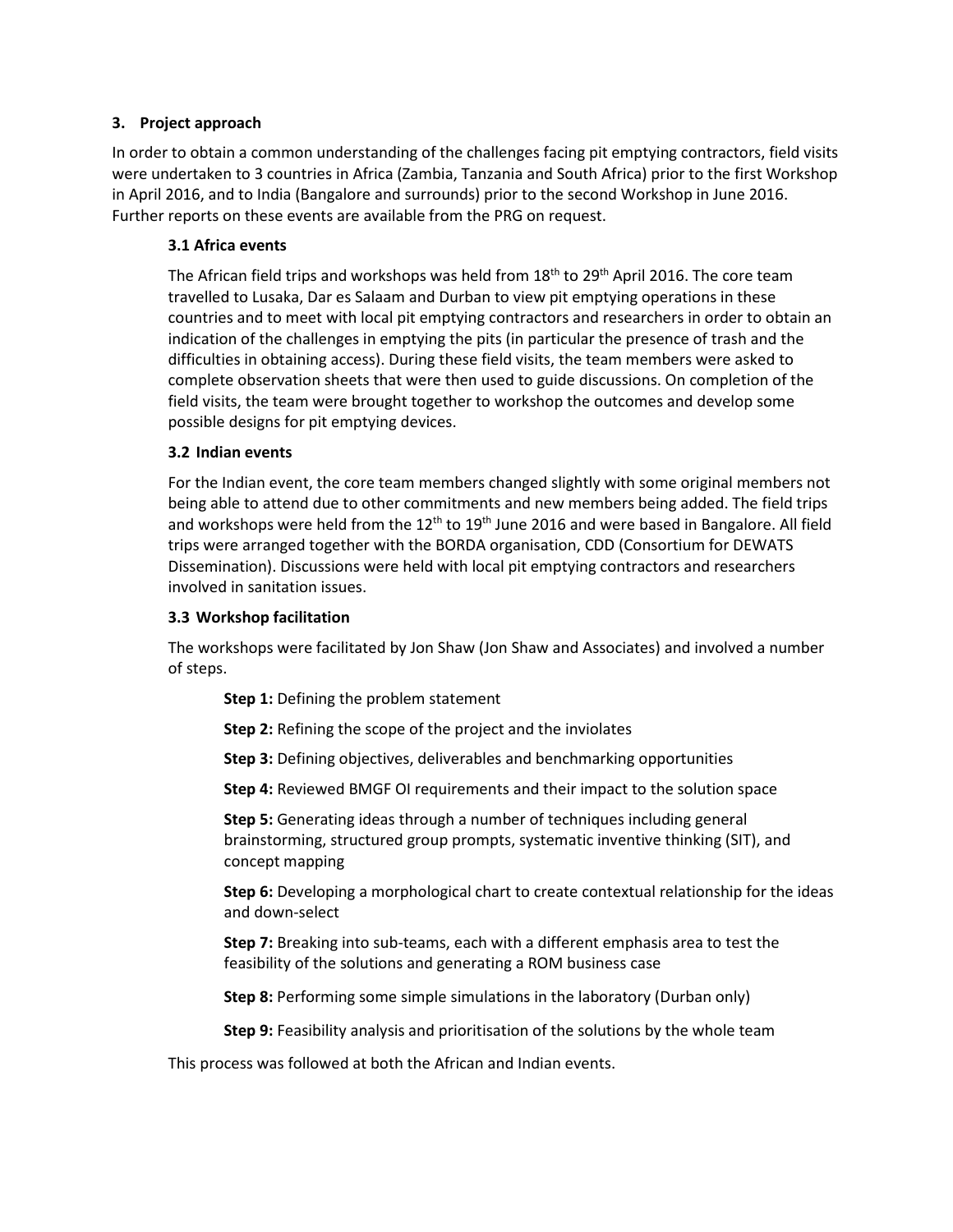## **4. Workshop and Field Visit Outcomes**

The main outcomes of the workshops were:

- 1. Trash is the main challenge faced by pit emptying contractors in Africa. Indian pits do not contain trash.
- 2. Access to the pits is a problem particularly in informal settlements, where houses are built very close to one another and access roads are very narrow.
- 3. Topography impacts on the accessibility

On completion of both workshop, the team members came up with some possible designs for pit emptying devices. These devices had to meet the following criteria:

- Develop solutions (for potential funded development) for emptying wet and dry pits/tanks that are affordable for the service providers (utilities, private businesses) for the bottom of the pyramid
- Solution able to empty >95% of the pits/tanks in the target markets
- Function in a safe and environmentally sound manner
- Provide a basis for a viable business model including manufacturing and maintenance, ownership and operation

Team reports on these designs are available from the PRG on request.

# **5. Organisational and Administrative Aspects 5.1 Logistical arrangements**

The PRG were tasked with the organisation of the workshops and field visits. Countries were identified that would provide the core team members with the opportunity to view a variety of pit latrines in different contexts such as:

(i)Ease of access to the pit latrines (topography, terrain etc.)

(ii)Type of sludge (wet, dry, difficult to pump)

- (iii)Access to the sludge in the pits
- (iv)Degree of trash content

It was also important for the team members to meet with local pit emptying contractors to obtain an understanding of the challenges related to emptying the pits as well as the transportation and disposal of the sludge.

Visits were therefore arranged to Lusaka in Zambia, Dar es Salaam in Tanzania, Durban, South Africa, and Bangalore, India, with the workshops being held in Durban and Bangalore.

The UKZN local travel agent (BCD Travel) arranged all the accommodation and conferencing aspects for both events. Flights for the African events were also arranged through BCD Travel, but the flights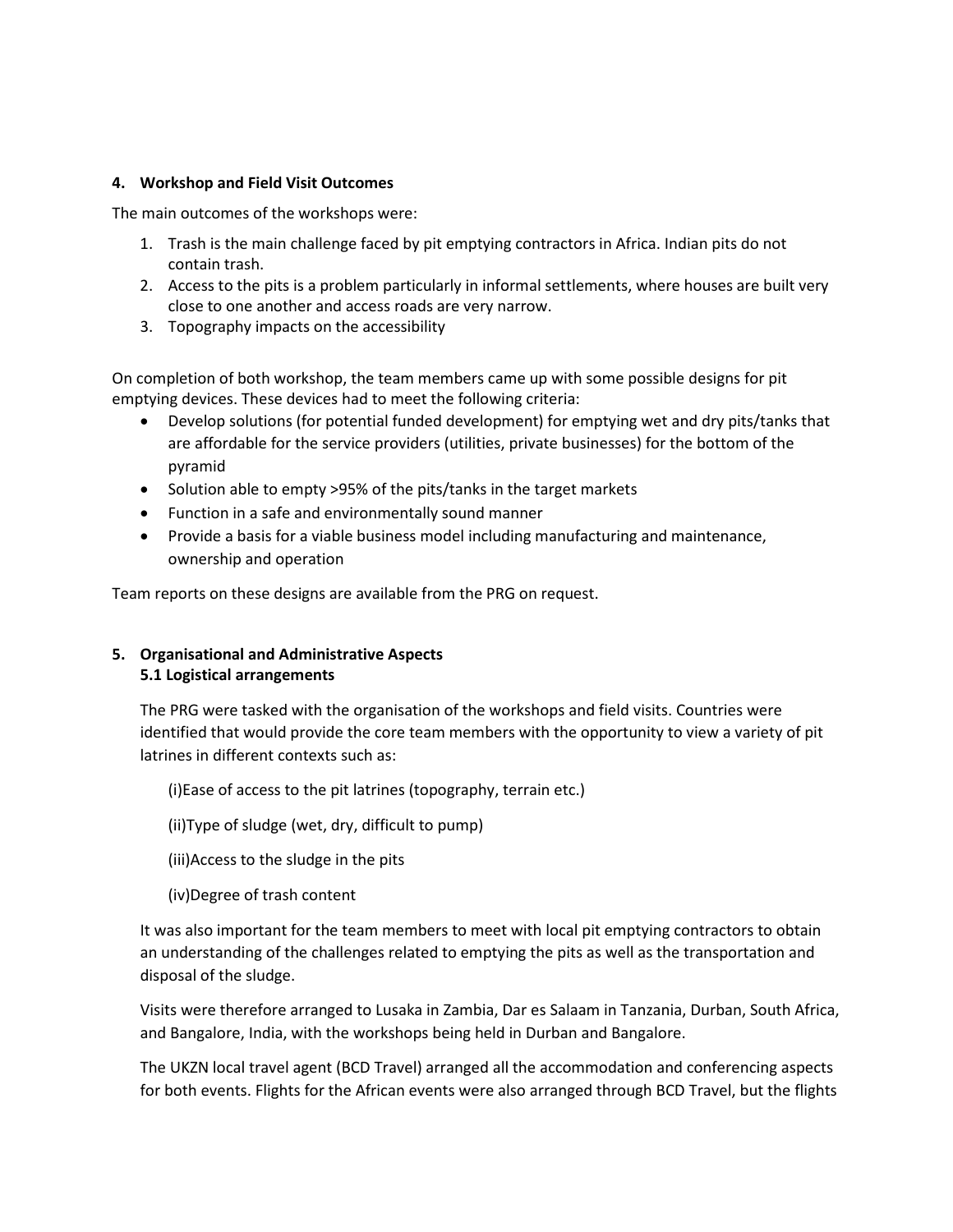to India were arranged directly by the Foundation due to the need to organize business class fights and insufficient funds in the UKZN budget to cover this cost. On-the ground transportation was arranged by local organisations in each country through relationships that had been formed between the PRG and these organisations.

## **5.2 Lessons learned**

- Start the process of identifying team members early as it takes time to find people with the relevant expertise who can spare two weeks of their time to participate
- The VISA application process for some countries was time consuming and difficult investigations into this process early on in the planning stages would be useful
- It is important to have a reliable team of people on the ground in each of the locations to ensure that the delegates are exposed to the full range of conditions and challenges. Formal agreements should have been established prior to the event which would have assisted in a smoother organisational process

# **6. Feedback from Project partners**

# **6.1 Feedback from Jon Shaw and Associates**

*"…I felt like Jon Shaw and Associates, UKZN and BMGF partnered exceptionally well through the entire arc of the workshop and I must express my tremendous gratitude to UKZN's Chris Buckley and Susan Mercer for their grace, diligence and trust. The BMGF engagement was outstanding, and I am very thankful for the generous support of Jennifer Williams, Holly Ashinhurst and Sun Kim. The attendees- all of them- were an inspiring, intelligent and energetic group. I could not have asked for a better team to work with- I do and will miss this group of people.*

*I have learned that I need to push more up front with the BMGF to better understand their objectives and design the best workshop to support. I think this just boils down to some additional time and effort scoping and prodding at what success looks like and developing clearer success criteria so that we collectively better understand when events are meeting the need and when we need to make adjustments.* 

*We effectively spent several weeks growing a tremendous body of knowledge and momentum with a small, very effective and dedicated team- and then we sent them home. What could we do with that team if they came back together every month or so over the course of a year? With the right scope and support, such a team could prove incredibly effective. Something to consider"….*

### **6.2 Feedback from the PRG**

*"…From the PRG side, the whole experience was very exciting. To have taken a group of people that did not know one another into developing country situations delving into pit latrines of poor citizens started out as a crazy idea. However, with a lot of help from a range of people in different countries the whole proved to be very successful. The assistance of all the back-stopping people that arranged transportation, accommodation, finance, logistics etc. was essential and never wavered. The assistance from all employees of Borda in the different countries was essential to the success of the workshop their input cannot be over appreciated. The attitude and input from the individual workshop members and guests at the different stops ensured the success of the workshop. We all combined as a team and worked and played in a mutually supportive manner.*